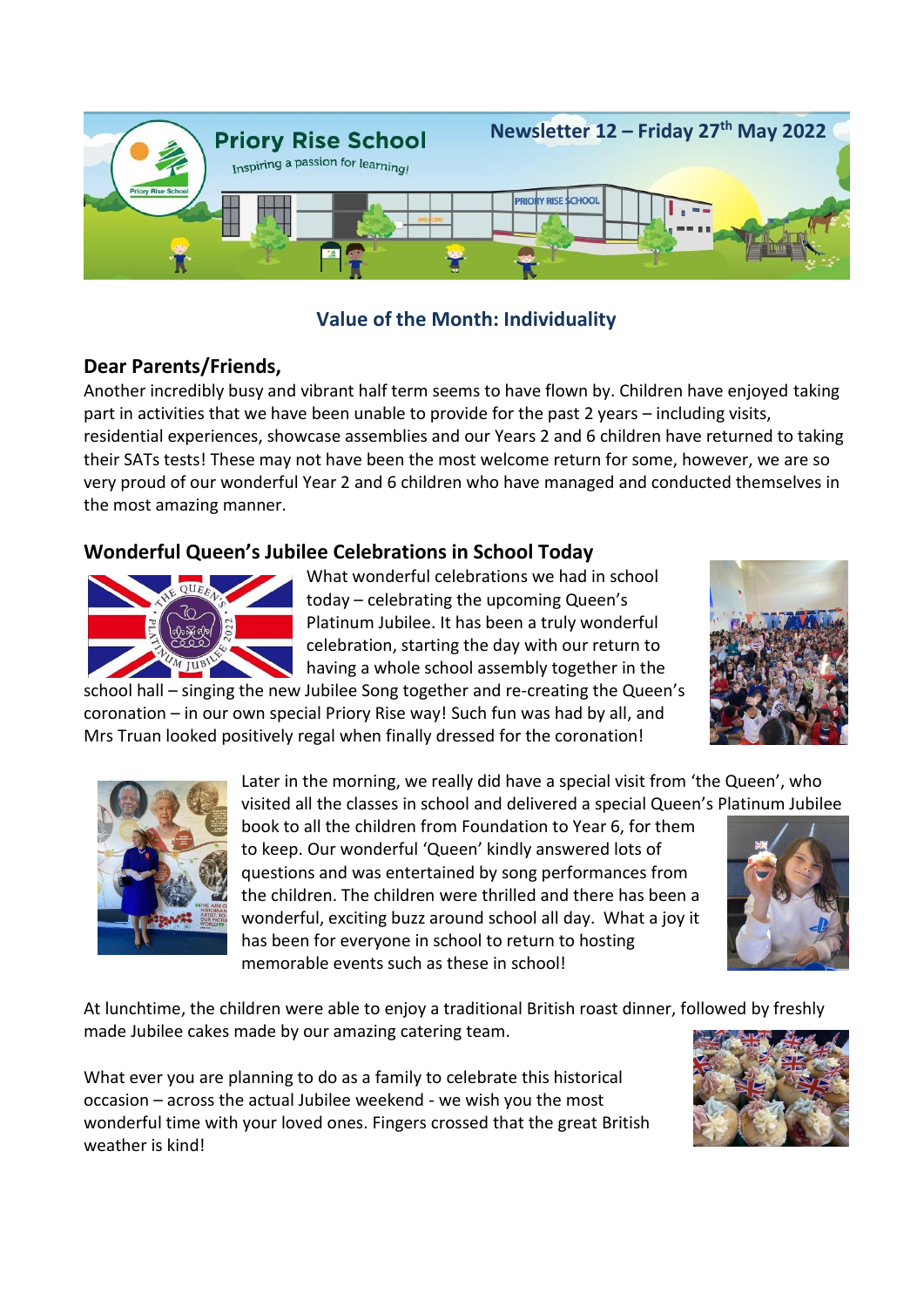## **Year 3 Sleepover Success**

On Friday 20<sup>th</sup> May, the Year 3 children returned back to school for their sleepover. What an incredible time we had! We played lots of games, danced our socks off at the school disco and then enjoyed some popcorn and a film together later in the evening. All the children were remarkably behaved and the staff who attended even managed to get a few hours sleep! You did us proud. Well done!

*Miss Fenables*



## **Upcoming Music Concert**



We are delighted to inform everyone that we are planning and preparing for the return of our Priory Rise Music Concert! This will be taking place from 5.30pm on Thursday  $9<sup>th</sup>$  June in the school hall. Children from across the school will be sharing their musical talents. This will include both of our school choirs – Lower Key Stage 2 and Upper Key Stage 2 along with many of the talents of our children who are learning musical

instruments. These events have always been a huge success and a wonderful way to celebrate the achievements of our budding musicians. We look forward to welcoming parents of our musical children in school to attend this exciting event.

### **Baby News**

We are delighted to report that our Miss Megan Fenables – who recently left Priory Rise to take up her maternity leave – gave birth to a beautiful baby boy last week – baby Ralphie! Both baby and mum are doing very well. I know you will all join with us in wishing Miss Fenables and her family all the very best as they enjoy their wonderful new bundle of joy.



In addition, we are delighted to inform everyone in our community, that Mrs Laura Pry, Assistant Headteacher and Year 6 Team Leader, is expecting her first baby – due in October. Huge congratulations to her and her lovely new husband. What lovely, exciting news!

# Inspiring a passion for learning!

Priory Rise School, 160 Bronte Avenue, Tattenhoe Park, Milton Keynes, MK4 3GE. Telephone 01908 502572. Headteacher: Ruth Seagar Email: office@prioryrise.milton-keynes.sch.uk [www.prioryrise.milton-keynes.sch.uk](http://www.prioryrise.milton-keynes.sch.uk/)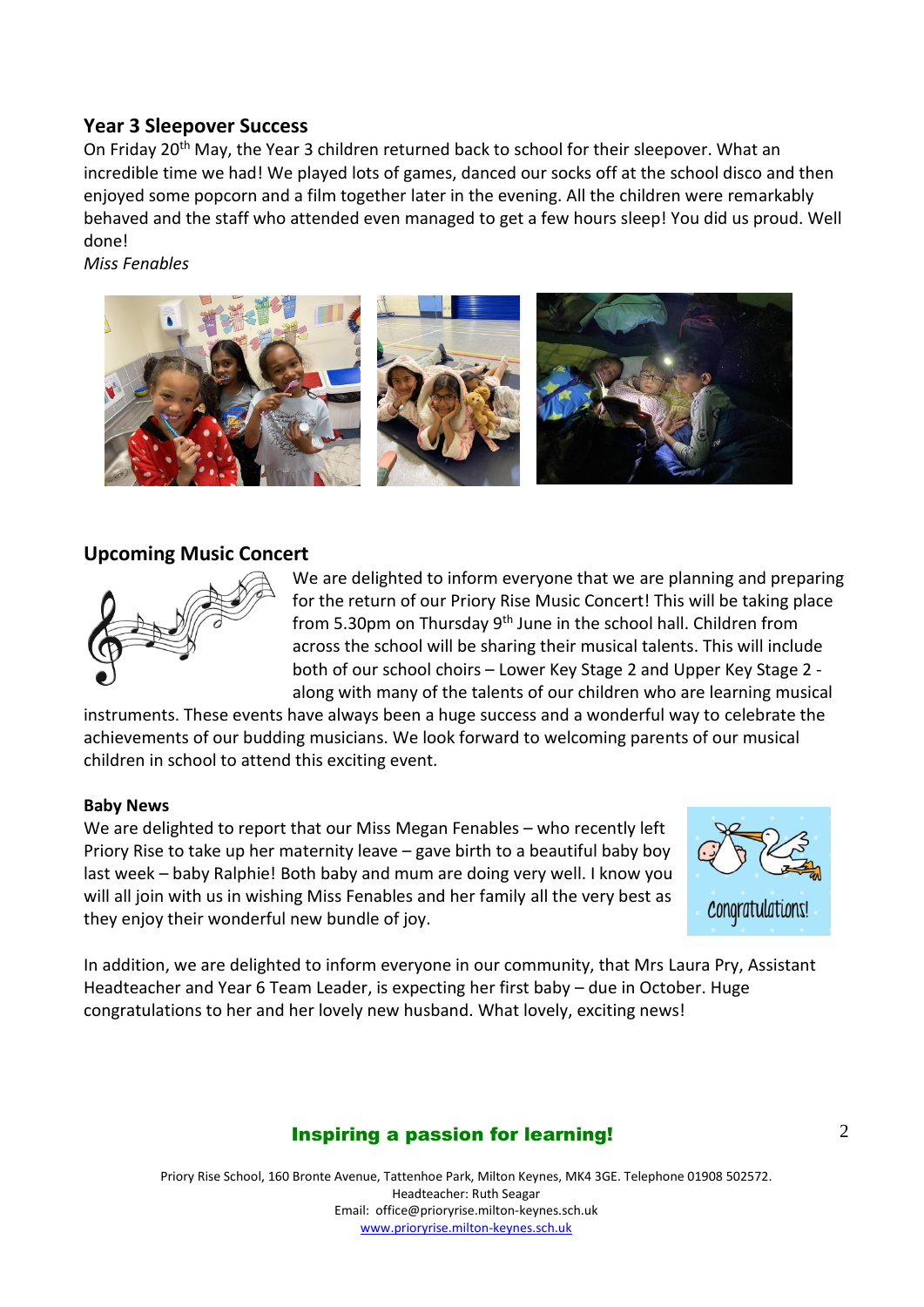# Inspiring a passion for learning!

Priory Rise School, 160 Bronte Avenue, Tattenhoe Park, Milton Keynes, MK4 3GE. Telephone 01908 502572. Headteacher: Ruth Seagar Email: office@prioryrise.milton-keynes.sch.uk [www.prioryrise.milton-keynes.sch.uk](http://www.prioryrise.milton-keynes.sch.uk/)

**Year 6 – Robin Hood Day**

Our Year 6 children have been learning about the story of Robin Hood and using this as a basis of their work in class this half term. Yesterday, they took part in their very own Robin Hood Day, where they came to school dressed in their Robin Hood outfits and wore hats that they had designed and made in their DT lessons. They embarked on debates that they had planned in their English lessons, on the subject of whether it was right for Robin Hood to

steal from the rich and give to the poor.

In the afternoon, the children took part in their own archery sessions on the school field. What a brilliant way to immerse in a subject and bring this to life – making excellent memories along the way. Well done to all of our Year 6 children who embraced this new learning opportunity and conducted themselves so brilliantly.

The children have been enjoying sharing their showcase assemblies with their parents – sharing a huge range of talents and aspects of the curriculum that they have been learning about – and today was the turn of the Year 5 children. The children brought a whole host of songs, poetry, information, demonstrations, dances, and gymnastics – hosted by our very own double act – Kai and Jonah! Watch out Ant and Dec!

What a truly excellent presentation and an absolute joy to watch. I cannot express how proud we all are of these children and their excellent contributions.

## **Dates for the Diary:**

Friday  $27<sup>th</sup>$  May – break for half term Monday  $6<sup>th</sup>$  June – INSET day Tuesday  $7<sup>th</sup>$  June – Children return to school for final half term of the year Thursday 9<sup>th</sup> June – 5.30pm onwards – Music Concer<mark>t</mark> Tuesday  $14<sup>th</sup>$  – Friday  $17<sup>th</sup>$  June – Year 6 Residential visit to Peak District Friday  $17<sup>th</sup>$  June – Year 1 Pirate Day Tuesday  $21^{st}$  June – 2.30pm – Year 4 Showcase Assembly Tuesday  $21^{st}$  June – 5pm – Nursery Induction Evening Thursday 23<sup>rd</sup> June – 5pm – Foundation Induction Evening Wednesday 29<sup>th</sup> June – Foundation Stage visit to Rookery Farm Friday  $1^{st}$  July – 'Friends of Priory Rise' Summer Fayre – 'P Festival' Years 1 and 2 - Sports Day Event - Thursday  $7<sup>th</sup>$  July – 9am start Years 5 and  $6 -$  Sports Day Event - Thursday  $7<sup>th</sup>$  July  $-$  1.30pm start Foundation Stage - Sports Day Event – Friday  $8<sup>th</sup>$  July – 9am start Years 3 and 4 - Sports Day Event - Friday  $8<sup>th</sup>$  July - 1.30pm start

# **Year 5 Showcase Assembly**